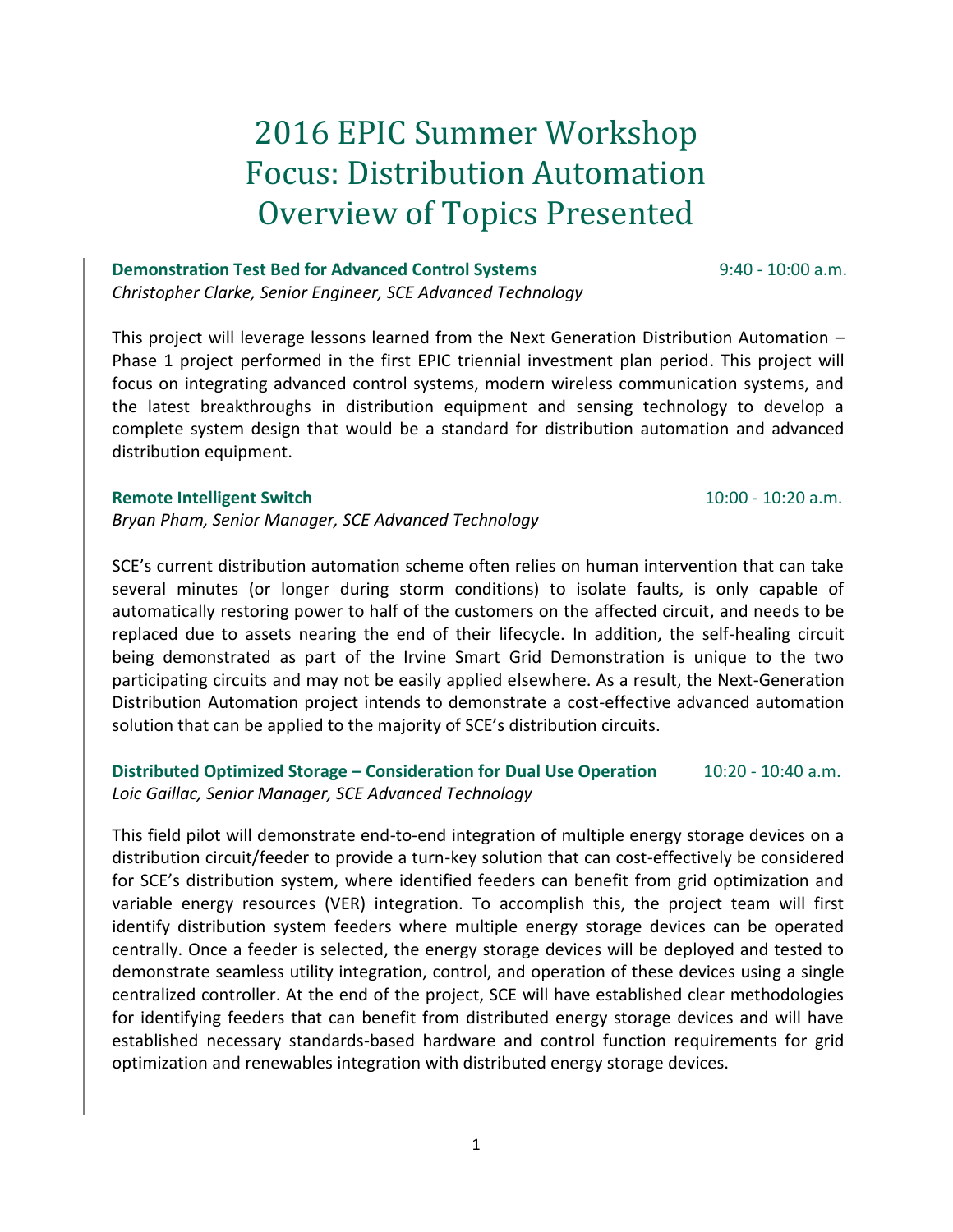#### **EPIC 1.01 Energy Storage for Market Operations** 10:50 - 11:10 a.m. *Mike Della Penna, Senior Engineer - Reliability, Asset & Planning, PG&E*

The objective of this project was to develop technologies and strategies for efficient and optimized bidding and scheduling of Energy Storage Technologies (ESTs) in California ISO markets and demonstrate those strategies using PG&E's existing Sodium Sulfur Battery Energy Storage Systems (NaS BESS). This presentation will include an overview of the project's accomplishments, industry-relevant findings, lessons learned and future plans after completion of the project.

## **EPIC 2.02 Distributed Energy Resources Management System (DERMS)** 11:10 - 11:30 a.m. *Alex Portilla, DERMS Technical Lead – Emerging Grid Technology, PG&E*

The objective of this project is to demonstrate new technology to monitor and control Distributed Energy Resources (DERs) to manage system constraints and evaluate the potential value of DER flexibility to the grid. The DERMS pilot will deliver the following: Drive learnings about the people, process, and technology needed to operate the high DER penetration grid of 2025; Create, test, and iterate on future DERMS requirements (e.g., communication requirements for PG&E and 3rd party owned DERs); Learn about business process change, and personnel skills and knowledge needed to implement DERMS; and Enable an informed choice for long-term strategic vendor in 2017 and beyond (pilot is not choosing the long term vendor). This presentation will include an overview of the recent accomplishments and industry-relevant findings, as well as future plans for the project and expected outcomes.

#### **Integrated Distr. Energy Resources Management Systems 11:30 - 11:50 a.m.** *CEC / UC Riverside*

The objective of this project is to develop an Integrated Distributed Energy Resource Management System (iDERMS). The iDERMS will coordinate the operations of a large number of distributed energy resources. The distributed energy resources will be coordinated through a three-phase distributed optimal power flow algorithm and electricity market. For normal conditions, a virtual power plant will aggregate a large amount of flexible loads, renewable resources, energy storage systems, etc. In emergency conditions, a decentralized Volt-VAr control will provide dynamic distributed reactive power support to distribution grid through smart inverters. During restoration operations, a distribution network reconfiguration algorithm will use high levels of renewable generation to make the distribution network a self-healing grid.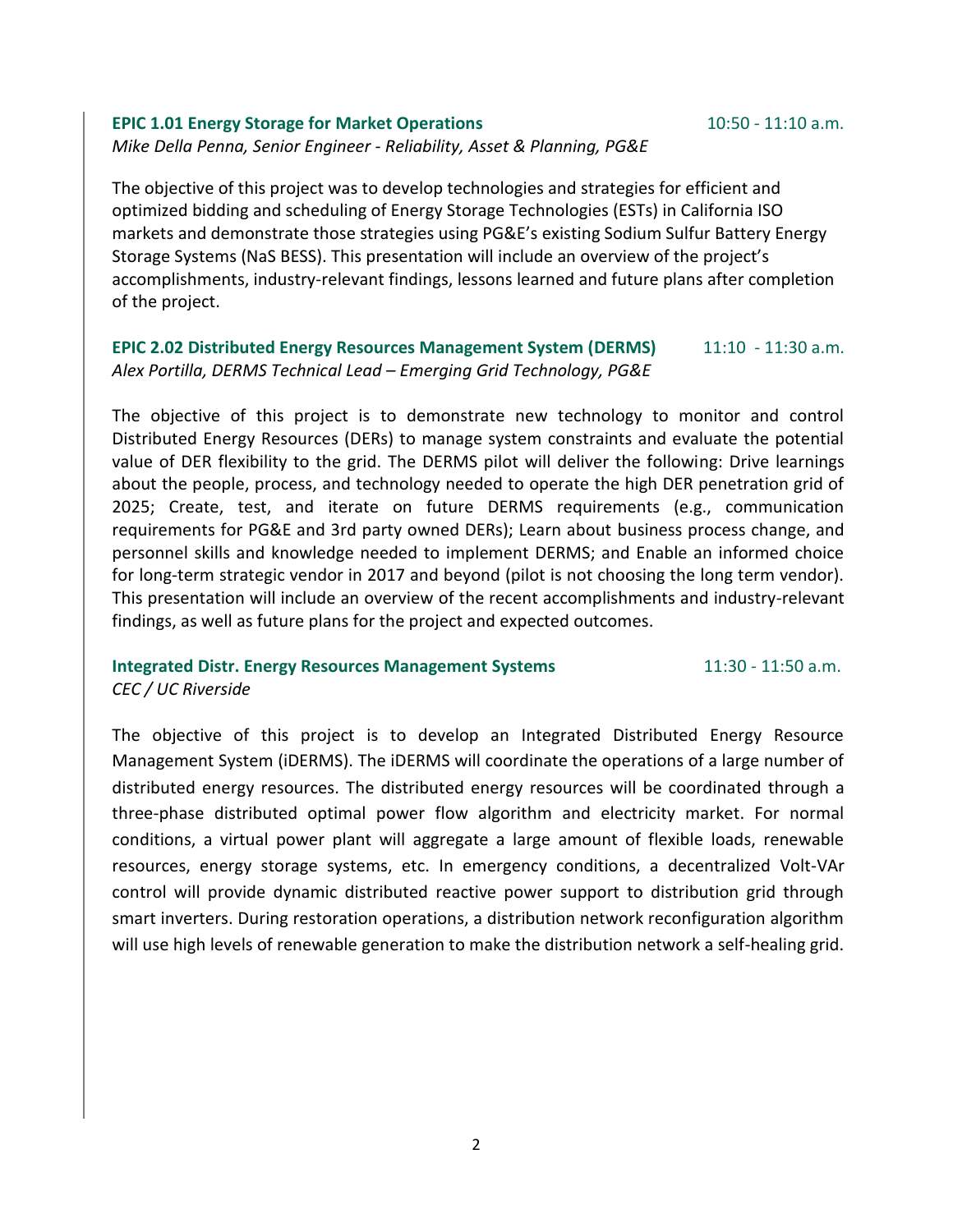### **Developing a Distribution Substation Management System**  $1:20 - 1:40$  **p.m.** *CEC / Siemens Corporation*

Demonstrate that it is possible to achieve a greater level of automation of the control of a smart grid by creating a knowledge model that is shared between grid substations and control centers. Specifically: (1) Develop a semantic model that integrates operational smart grid data and management data; (2) Demonstrate the value of the developed semantic model within an operational management interface that facilitates the local operational control of individual distribution substations; and (3) Demonstrate the value of the developed semantic model for automating operational control on a global level, across individual substations.

## **Substation Automation and Optimization of Distribution Circuit Operations** 1:40 - 2:00 p.m. *CEC / UC Irvine*

Establish the substation control capabilities necessary to manage distribution energy assets as a single unit in the context of a high-penetration of renewable power generation and the emergence of electricity markets. Specifically: (1) Maximize the penetration of renewable resources and distributed energy resources; (2) Develop and assess the viability of a retail electricity market. (3) Develop strategies for better distribution system management and use of smart grid technologies; and (4) Simulate and assess the deployment of fuel cells at the substation.

#### **EPIC-1, Project 3: Distributed Control for Smart Grids** 2:00 - 2:20 p.m. *Kelvin Ellis / SDG&E*

The objective of this project is to test alternatives for communication and control across distribution system resources to ensure that devices operate in a complementary manner and ensure optimum distribution system performance, reliability, and stability. The project will test distributed control methods and approaches to control distribution circuit resources and integrate them as part of a unified control scheme with other higher-level control systems, such as the distribution management system (DMS). The project work will assess the scalability and performance of alternative control schemes.